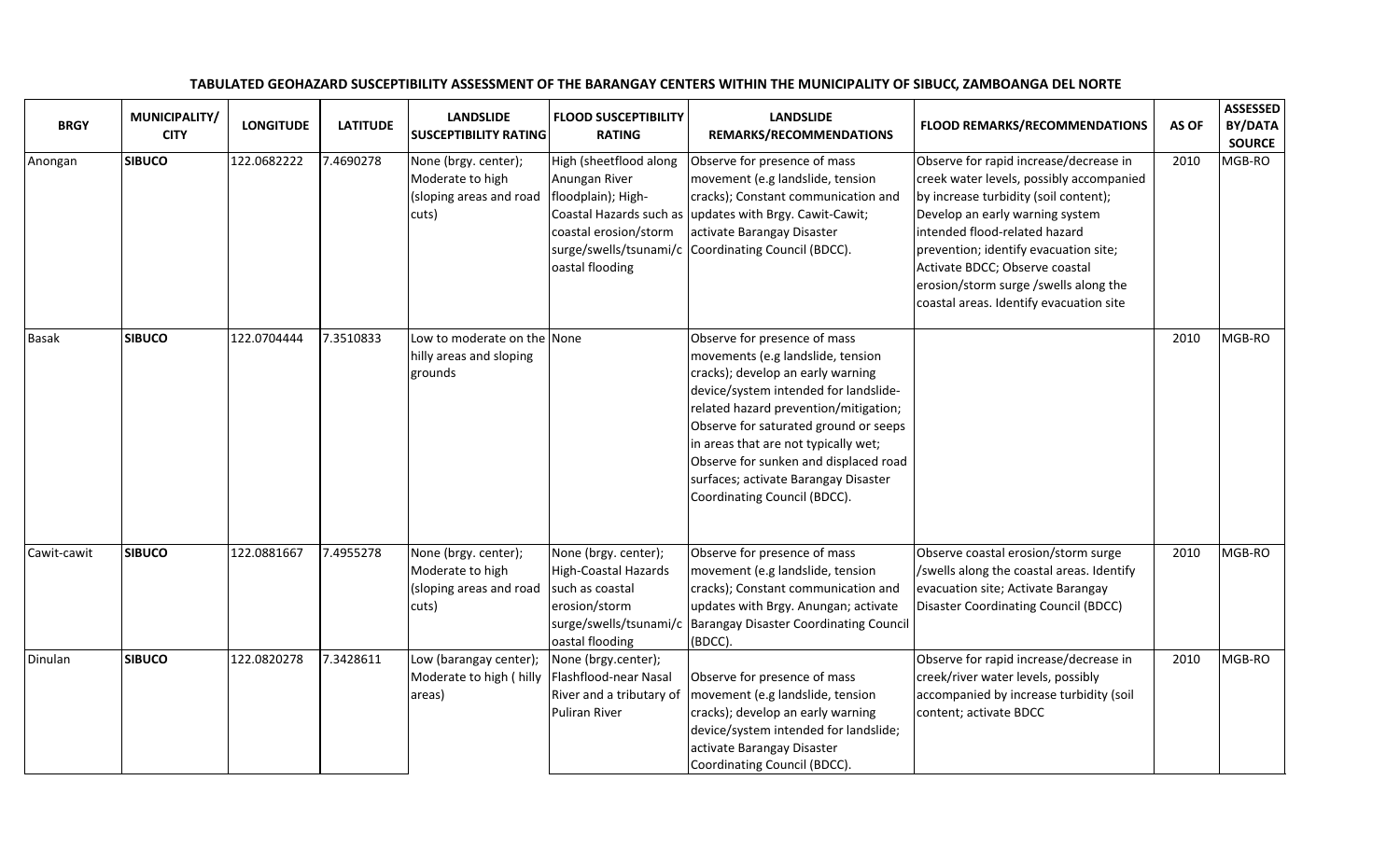| Jatian    | <b>SIBUCO</b> | 122.0699167 | 7.2907222 | None                                                                        | High on sheetflood;<br>Coastal areas-high<br>(storm surges, swells,<br>coastal erosion,<br>tsunami) |                                                                                                                                                                                                                                                          | Observe for rapid increase/decrease in<br>creek/river water levels, possibly<br>accompanied by increase turbidity (soil<br>content); Develop an early warning<br>system intended sheetflood -related<br>hazard prevention; identify evacuation<br>site; constant communication and<br>updates with Brgy. Poblacion; Activate<br>BDCC.                           | 2010 | MGB-RO |
|-----------|---------------|-------------|-----------|-----------------------------------------------------------------------------|-----------------------------------------------------------------------------------------------------|----------------------------------------------------------------------------------------------------------------------------------------------------------------------------------------------------------------------------------------------------------|-----------------------------------------------------------------------------------------------------------------------------------------------------------------------------------------------------------------------------------------------------------------------------------------------------------------------------------------------------------------|------|--------|
| Lakiki    | <b>SIBUCO</b> | 122.0751944 | 7.2797500 | Low-on hilly slopes                                                         | high on sheetflood                                                                                  | Observe for presence of mass<br>movement (e.g landslide, tension<br>cracks)                                                                                                                                                                              | Observe for rapid increase/decrease in<br>river water levels, possibly accompanied<br>by increase turbidity (soil content);<br>Identify evacuation site; Develop an early<br>warning system intended flood-related<br>hazard prevention; constant<br>communication and updates with Brgy.<br>Jatian; activate Barangay Disaster<br>Coordinating Council (BDCC). | 2010 | MGB-RO |
| Lambagoan | <b>SIBUCO</b> | 122.0349167 | 7.3481111 | None (brgy. center);<br>Moderate to High-<br>sloping areas and road<br>cuts | Coastal areas-high<br>(storm surges, swells,<br>coastal erosion,<br>tsunami)                        | Monitor and observe for progress and<br>presence of mass movement specially<br>along road cuts/slopes; Observe for<br>presence of mass movement (e.g<br>landslide, tension cracks); activate<br><b>Barangay Disaster Coordinating Council</b><br>(BDCC). | Observe coastal erosion/storm surge<br>/swells along the coastal areas. Identify<br>evacuation site; Activate Barangay<br>Disaster Coordinating Council (BDCC).<br>Develop an early warning system<br>lintended for coastal-related hazard<br>prevention.                                                                                                       | 2010 | MGB-RO |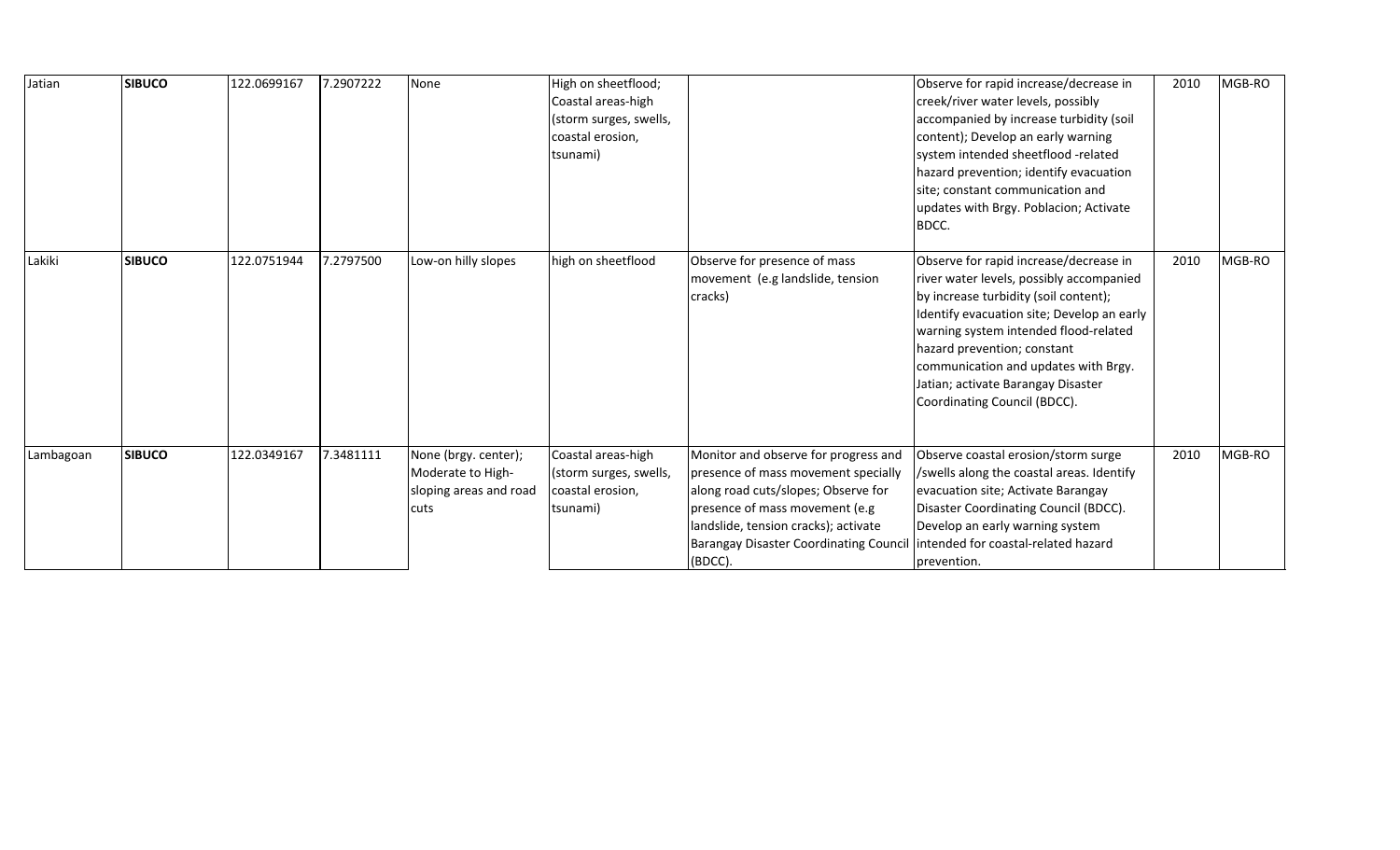| Limpapa | <b>SIBUCO</b> | 121.9145556 | 7.1662778 | High | Flashflood-common        |                                               | Develop an early warning system       | 2010 | MGB-RO |
|---------|---------------|-------------|-----------|------|--------------------------|-----------------------------------------------|---------------------------------------|------|--------|
|         |               |             |           |      | with low to moderate     |                                               | intended flashflood/coastal-related   |      |        |
|         |               |             |           |      | turbidity; Coastal       | Monitor and observe for progress and          | hazard prevention; activate Barangay  |      |        |
|         |               |             |           |      | hazards (storm surges,   | presence of mass movement (rockfall,          | Disaster Coordinating Council (BDCC). |      |        |
|         |               |             |           |      | swells, coastal erosion, | landslide, etc) along slopes; develop an      |                                       |      |        |
|         |               |             |           |      | tsunami) are high on     | early warning device/system intended          |                                       |      |        |
|         |               |             |           |      | the coastal sections of  | Ifor landslide-related hazard                 |                                       |      |        |
|         |               |             |           |      | the barangay.            | prevention/mitigation; Identify               |                                       |      |        |
|         |               |             |           |      |                          | evacuation site; Observe for saturated        |                                       |      |        |
|         |               |             |           |      |                          | ground or seeps in areas that are not         |                                       |      |        |
|         |               |             |           |      |                          | typically wet; Observe for sunken and         |                                       |      |        |
|         |               |             |           |      |                          | displaced road surfaces; constant             |                                       |      |        |
|         |               |             |           |      |                          | communication and updates with Brgy.          |                                       |      |        |
|         |               |             |           |      |                          | Limpapa of Zamboanga City; activate           |                                       |      |        |
|         |               |             |           |      |                          | <b>Barangay Disaster Coordinating Council</b> |                                       |      |        |
|         |               |             |           |      |                          | (BDCC).                                       |                                       |      |        |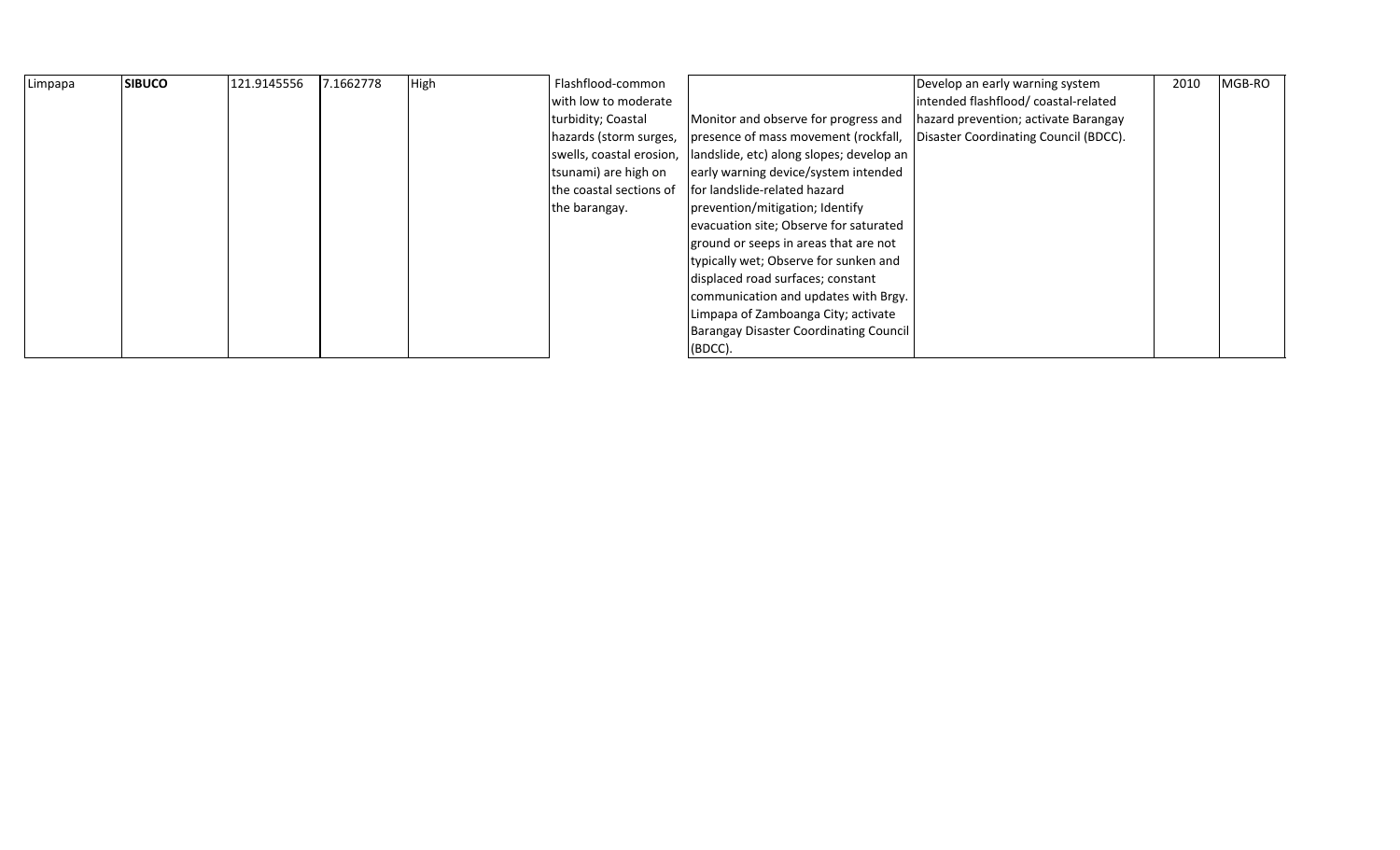| Lingayon | <b>SIBUCO</b> | 121.9162778 | 7.1761667 | Moderate-High (near     | High-sheet/flash         | Monitor and observe for progress and                                       | Develop an early warning system             | 2010 | MGB-RO |
|----------|---------------|-------------|-----------|-------------------------|--------------------------|----------------------------------------------------------------------------|---------------------------------------------|------|--------|
|          |               |             |           | the elementary school   | flooding; High-Coastal   | presence of mass movement along                                            | intended sheet/flash/coastal-related        |      |        |
|          |               |             |           | and the national road); | Hazards (storm surges,   | slopes; develop an early warning                                           | hazard prevention; identify evacuation      |      |        |
|          |               |             |           | Low Susceptibility on   | swells, coastal erosion, | device/system intended for landslide-                                      | site; activate BDCC. the flooding of the    |      |        |
|          |               |             |           | the barangay center     | tsunami)                 | related hazard prevention/mitigation;                                      | area is also contributed by the regular     |      |        |
|          |               |             |           | itself                  |                          | Identify evacuation site; Observe for                                      | clogging of the culverts of the land bridge |      |        |
|          |               |             |           |                         |                          | saturated ground or seeps in areas that due to high sedimentation, further |                                             |      |        |
|          |               |             |           |                         |                          | are not typically wet; Observe for                                         | spreading out the water up-slopes           |      |        |
|          |               |             |           |                         |                          | sunken and displaced road surfaces;                                        | inundating half of the elementary school    |      |        |
|          |               |             |           |                         |                          | constant communication and updates                                         | located a few meters southeast of the       |      |        |
|          |               |             |           |                         |                          | with Brgy. Bungalaw; activate Barangay                                     | land bridge. Also this resulted to the      |      |        |
|          |               |             |           |                         |                          | Disaster Coordinating Council (BDCC).                                      | water overflowing on both ends of the       |      |        |
|          |               |             |           |                         |                          |                                                                            | said land bridge thus expanding areas       |      |        |
|          |               |             |           |                         |                          |                                                                            | susceptible to inundation. If the culverts  |      |        |
|          |               |             |           |                         |                          |                                                                            | are no longer effective, damming is the     |      |        |
|          |               |             |           |                         |                          |                                                                            | next possible scenario and breaching is     |      |        |
|          |               |             |           |                         |                          |                                                                            | not a remote one thus threatening the       |      |        |
|          |               |             |           |                         |                          |                                                                            | community of Lingayon from potential        |      |        |
|          |               |             |           |                         |                          |                                                                            | debris/mud flows in the future.             |      |        |
|          |               |             |           |                         |                          |                                                                            | Recommendation-continuous declogging        |      |        |
|          |               |             |           |                         |                          |                                                                            | of the culverts through dredging and/or     |      |        |
|          |               |             |           |                         |                          |                                                                            | appropriate engineering measures should     |      |        |
|          |               |             |           |                         |                          |                                                                            | be applied on the bridge.                   |      |        |
|          |               |             |           |                         |                          |                                                                            |                                             |      |        |
|          |               |             |           |                         |                          |                                                                            |                                             |      |        |
|          |               |             |           |                         |                          |                                                                            |                                             |      |        |
|          |               |             |           |                         |                          |                                                                            |                                             |      |        |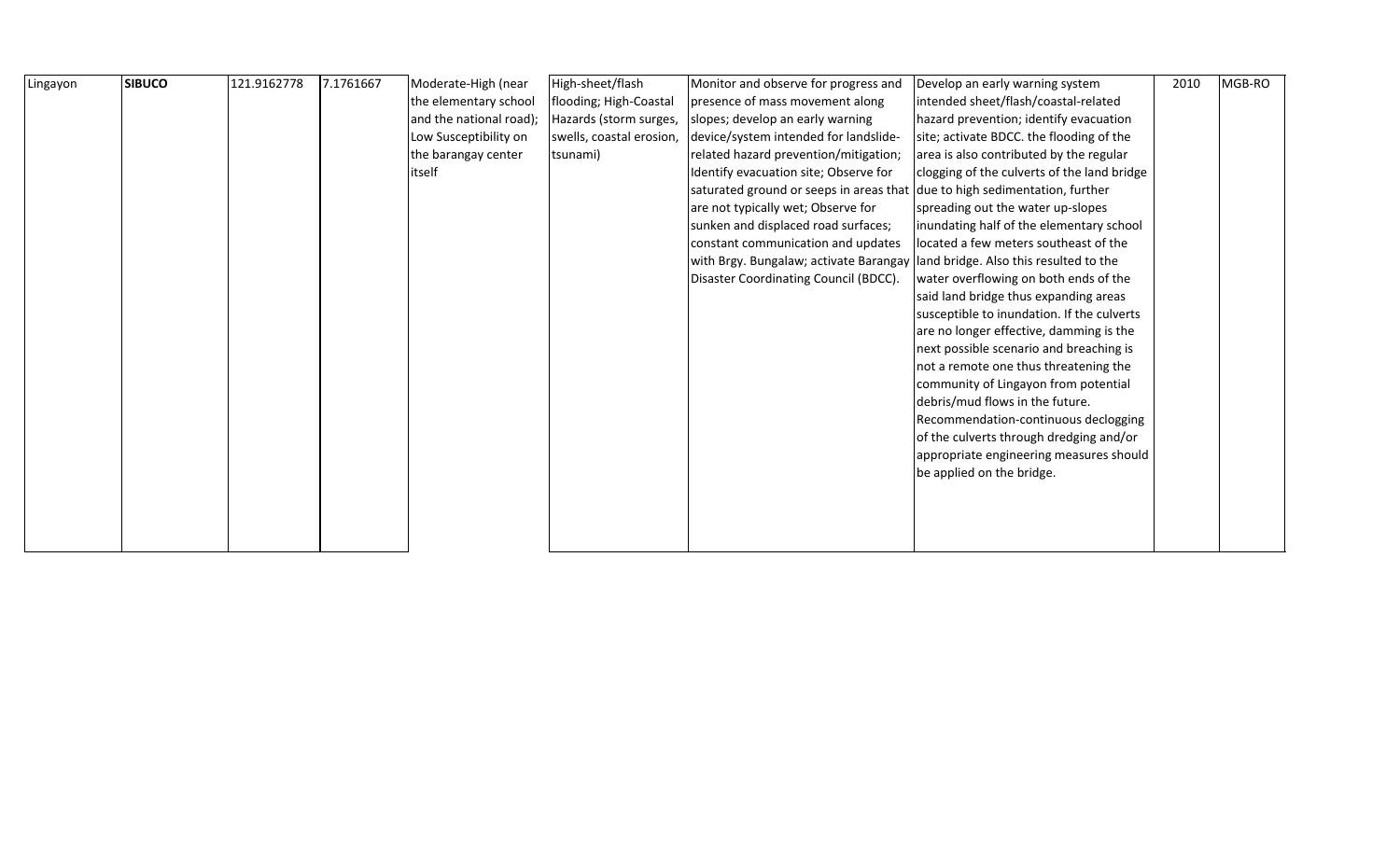| Lintangan | <b>SIBUCO</b> | 121.9509722 | 7.2156944 | None (brgy.center);                             | None (barangay           |                                                                                                        | Observe for rapid increase/decrease in                                        | 2010 | MGB-RO |
|-----------|---------------|-------------|-----------|-------------------------------------------------|--------------------------|--------------------------------------------------------------------------------------------------------|-------------------------------------------------------------------------------|------|--------|
|           |               |             |           | High on sloping grounds center); high for sheet |                          |                                                                                                        | creek/river water levels, possibly                                            |      |        |
|           |               |             |           | and road cuts specially                         | flood within the         |                                                                                                        | accompanied by increase turbidity (soil                                       |      |        |
|           |               |             |           | along the road linking                          | adjacent areas of        | Monitor and observe for presence of                                                                    | content); Develop an early warning                                            |      |        |
|           |               |             |           | Lintangan to Sto Nino                           | Malayal and Lintangan    | mass movement (e.g landslide, tension system intended flood/coastal-related                            |                                                                               |      |        |
|           |               |             |           | via the                                         |                          | Rivers; River erosion at   cracks, rockfall/slide); develop an early                                   | hazard prevention; Activate BDCC;                                             |      |        |
|           |               |             |           | mountainous/hilly                               | the mouth of             | warning device/system intended for                                                                     | Recommendation- bridges should be                                             |      |        |
|           |               |             |           | areas.                                          |                          | Lintangan: High-Coastal   landslide-related hazard                                                     | installed at Malayal and Lintangan Rivers                                     |      |        |
|           |               |             |           |                                                 |                          | Hazards (storm surges,  prevention/mitigation and place waring because during heavy rains, both rivers |                                                                               |      |        |
|           |               |             |           |                                                 | swells, coastal erosion, | landslide signages like in Sitio Binawing; are impassable making the people of                         |                                                                               |      |        |
|           |               |             |           |                                                 | tsunami)                 |                                                                                                        | Observe for saturated ground or seeps Sibuco stranded from getting in and out |      |        |
|           |               |             |           |                                                 |                          | in areas that are not typically wet;                                                                   | of the municipality.                                                          |      |        |
|           |               |             |           |                                                 |                          | Observe for sunken and displaced road                                                                  |                                                                               |      |        |
|           |               |             |           |                                                 |                          | surfaces; constant communication and                                                                   |                                                                               |      |        |
|           |               |             |           |                                                 |                          | updates with Brgys. Malayal and                                                                        |                                                                               |      |        |
|           |               |             |           |                                                 |                          | Sto.Nino; activate Barangay Disaster                                                                   |                                                                               |      |        |
|           |               |             |           |                                                 |                          | Coordinating Council (BDCC).                                                                           |                                                                               |      |        |
| Litawan   | <b>SIBUCO</b> | 122.1576111 | 7.3446667 | Low (brgy. center);                             | high                     | Monitor and observe for progress and                                                                   | Observe for rapid increase/decrease in                                        | 2010 | MGB-RO |
|           |               |             |           | Moderate to High                                |                          | (sheetflood/flashflood)- presence of mass movement specially                                           | creek water levels, possibly accompanied                                      |      |        |
|           |               |             |           | (sloping areas and road                         |                          | areas near the tributary along road cuts/slopes; Observe for                                           | by increase turbidity (soil content);                                         |      |        |
|           |               |             |           | cuts)                                           | of the Vitali River      | presence of mass movement (e.g                                                                         | Develop an early warning system                                               |      |        |
|           |               |             |           |                                                 |                          | landslide, tension cracks); activate                                                                   | intended flood-related hazard                                                 |      |        |
|           |               |             |           |                                                 |                          | <b>Barangay Disaster Coordinating Council</b>                                                          | prevention; identify evacuation site;                                         |      |        |
|           |               |             |           |                                                 |                          | (BDCC).                                                                                                | <b>Activate BDCC</b>                                                          |      |        |
| Lunday    | <b>SIBUCO</b> | 122.1486111 | 7.2753333 | Low to Moderate                                 | None                     |                                                                                                        |                                                                               | 2010 | MGB-RO |
|           |               |             |           | (Barangay center);                              |                          | Observe for presence of mass                                                                           |                                                                               |      |        |
|           |               |             |           | Moderate to High-hilly                          |                          | movement (e.g landslide, tension                                                                       |                                                                               |      |        |
|           |               |             |           | areas                                           |                          | cracks); develop an early warning                                                                      |                                                                               |      |        |
|           |               |             |           |                                                 |                          | device/system intended for landslide;                                                                  |                                                                               |      |        |
|           |               |             |           |                                                 |                          | activate Barangay Disaster                                                                             |                                                                               |      |        |
|           |               |             |           |                                                 |                          | Coordinating Council (BDCC).                                                                           |                                                                               |      |        |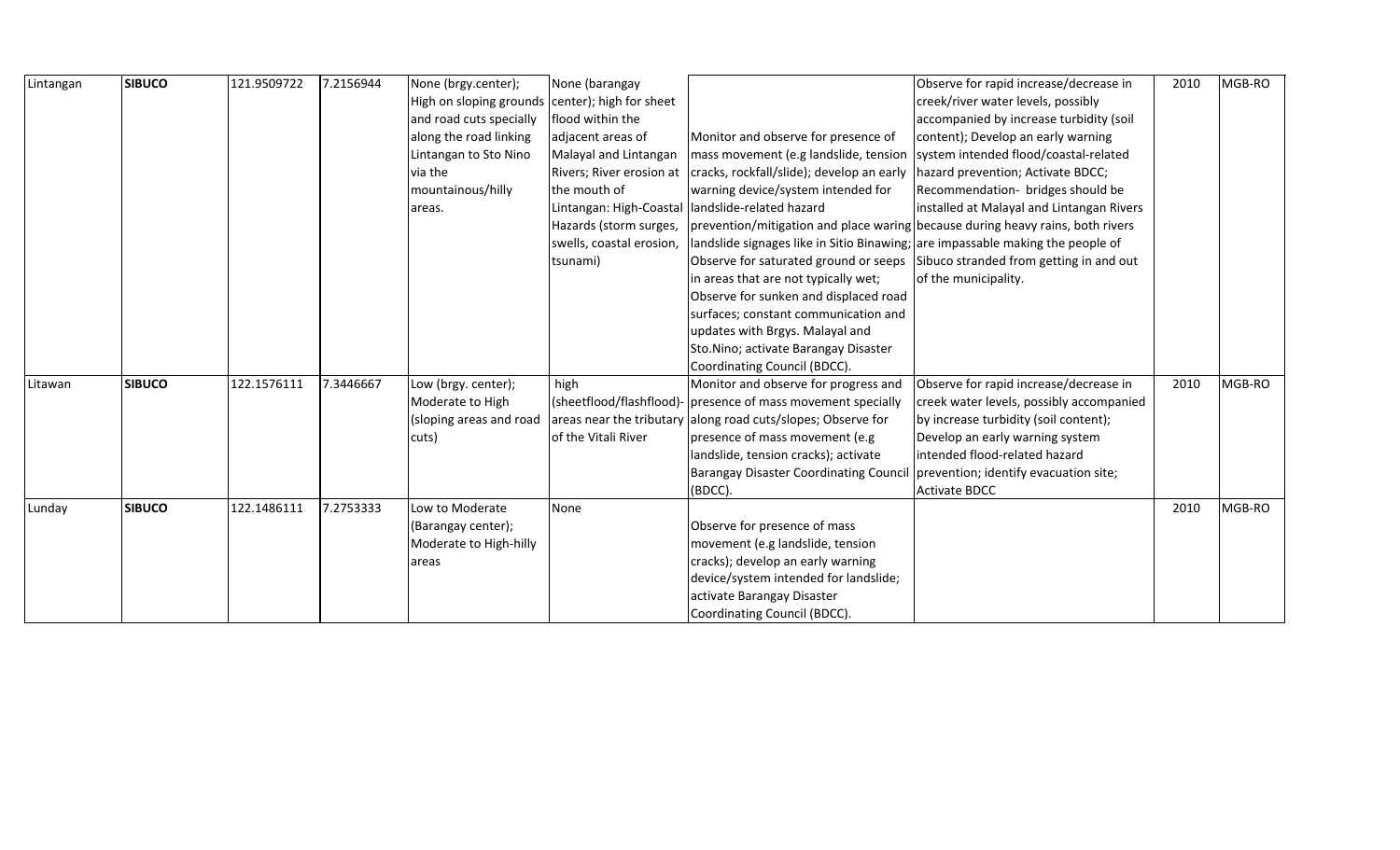| Malayal | <b>SIBUCO</b> | 121.9363333 | 7.2062222 | None-barangay center; High-Coastal Hazards<br>Moderate to High-<br>sloping grounds | (storm surges, swells,<br>coastal erosion,<br>tsunami)                                                                                             | Observe for presence of mass<br>movement (e.g landslide, tension<br>cracks); develop an early warning<br>device/system intended for landslide-<br>related hazard prevention/mitigation;<br>Identify evacuation site; Observe for<br>saturated ground or seeps in areas that<br>are not typically wet; Observe for<br>sunken and displaced road surfaces;<br>constant communication and updates<br>with Brgy. M. Francisco; activate<br><b>Barangay Disaster Coordinating Council</b><br>(BDCC). | Develop an early warning system<br>intended for coastal-related hazard<br>prevention, activate BDCC.                                                                                                                                                                                                                                                                                                                                               | 2010 | MGB-RO |
|---------|---------------|-------------|-----------|------------------------------------------------------------------------------------|----------------------------------------------------------------------------------------------------------------------------------------------------|-------------------------------------------------------------------------------------------------------------------------------------------------------------------------------------------------------------------------------------------------------------------------------------------------------------------------------------------------------------------------------------------------------------------------------------------------------------------------------------------------|----------------------------------------------------------------------------------------------------------------------------------------------------------------------------------------------------------------------------------------------------------------------------------------------------------------------------------------------------------------------------------------------------------------------------------------------------|------|--------|
| Mantivo | <b>SIBUCO</b> | 122.0570278 | 7.4166111 | None (Brgy. center);<br>Moderate to high<br>(sloping areas and road<br>cuts)       | High-<br>flashflood/sheetflood<br>areas adjacent to<br>Mantibug River; High-<br>coastal erosion/storm<br>surge/swells/tsunami/c<br>oastal flooding | Observe for presence of mass<br>movement (e.g landslide, tension<br>cracks); Constant communication and<br>updates with Brgy. Panganuran;<br>Coastal Hazards such as activate Barangay Disaster<br>Coordinating Council (BDCC).                                                                                                                                                                                                                                                                 | Observe for rapid increase/decrease in<br>creek/river water levels, possibly<br>accompanied by increase turbidity (soil<br>content); Develop an early warning<br>system intended flood/coastal-related<br>hazard prevention; identify evacuation<br>site; Activate BDCC; Observe coastal<br>erosion/storm surge /swells along the<br>coastal areas. Identify evacuation site;<br><b>Activate Barangay Disaster Coordinating</b><br>Council (BDCC). | 2010 | MGB-RO |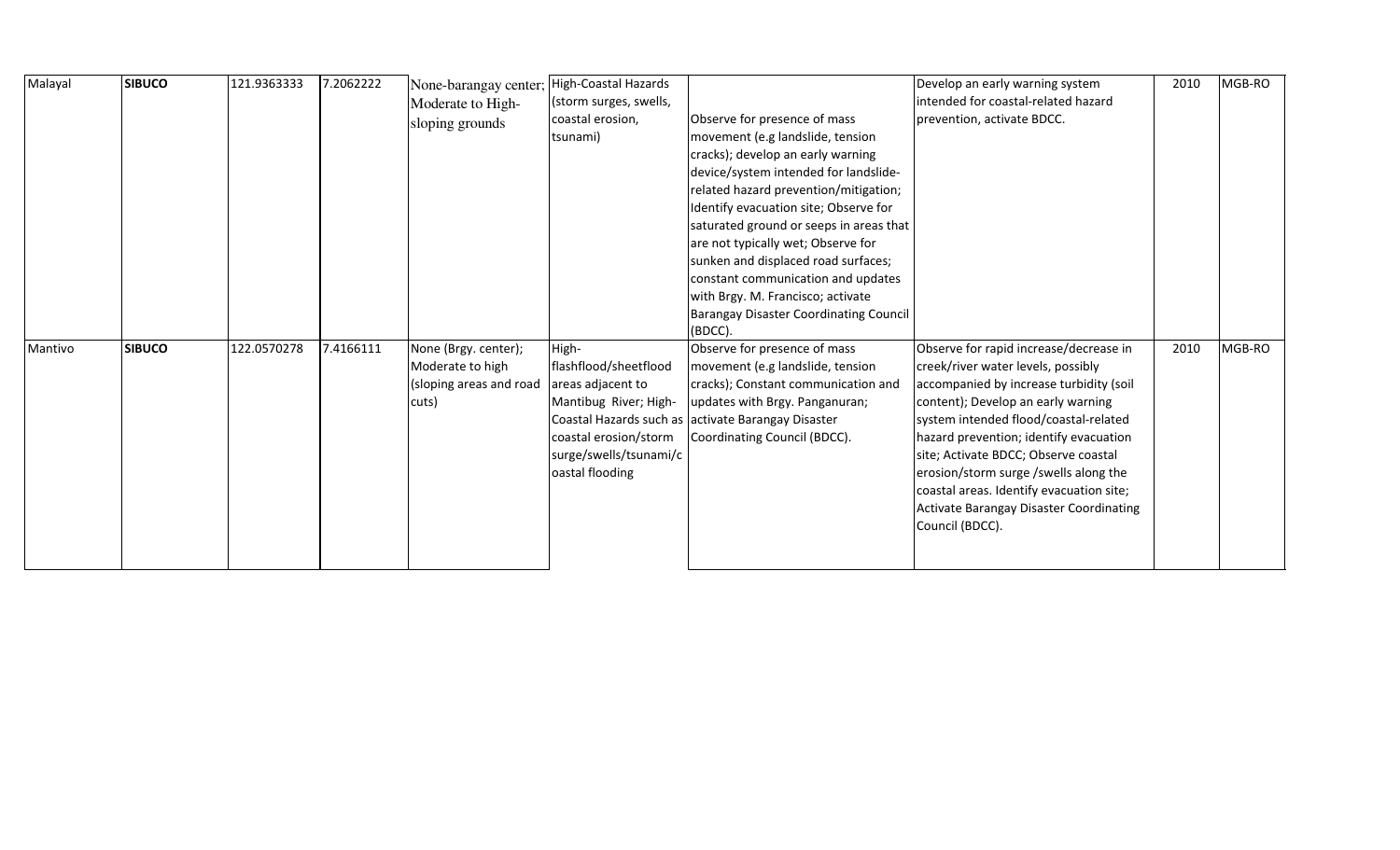| Panganuran | <b>SIBUCO</b> | 122.0540278 | 7.3972222 | None (brgy. center);<br>Moderate to High<br>(sloping areas and road<br>cuts) | High-<br>flashflood/sheetflood<br>areas adjacent to<br>Panganuran River;<br>Coastal areas-high<br>(storm surges, swells,<br>coastal erosion,<br>tsunami)                                     | Observe for presence of mass<br>movements (e.g landslide, tension<br>cracks); develop an early warning<br>device/system intended for landslide-<br>related hazard prevention/mitigation;<br>identify evacuation site; Observe for<br>saturated ground or seeps in areas that<br>are not typically wet; Observe for<br>sunken and displaced road surfaces;<br>activate Barangay Disaster<br>Coordinating Council (BDCC). | Observe for rapid increase/decrease in<br>creek/river water levels, possibly<br>accompanied by increase turbidity (soil<br>content); Develop an early warning<br>system intended flood/coastal-related<br>hazard prevention; identify evacuation<br>site; Activate BDCC; Observe coastal<br>erosion/storm surge /swells along the<br>coastal areas. Identify evacuation site;<br>Activate Barangay Disaster Coordinating<br>Council (BDCC) | 2010 | MGB-RO |
|------------|---------------|-------------|-----------|------------------------------------------------------------------------------|----------------------------------------------------------------------------------------------------------------------------------------------------------------------------------------------|-------------------------------------------------------------------------------------------------------------------------------------------------------------------------------------------------------------------------------------------------------------------------------------------------------------------------------------------------------------------------------------------------------------------------|--------------------------------------------------------------------------------------------------------------------------------------------------------------------------------------------------------------------------------------------------------------------------------------------------------------------------------------------------------------------------------------------------------------------------------------------|------|--------|
| Pangian    | <b>SIBUCO</b> | 122.0037222 | 7.2607222 | None-barangay center;<br>Low to Moderate-hilly<br>areas                      | low on flooding Coastal<br>areas-high (storm<br>surges, swells, coastal<br>erosion, tsunami)                                                                                                 | Observe for presence of mass<br>movements (e.g landslide, tension<br>cracks); develop an early warning<br>device/system intended for landslide-<br>related hazard prevention/mitigation;<br>Constant communication and updates<br>with Brgy. Paniran; activate Barangay<br>Disaster Coordinating Council (BDCC).                                                                                                        | Develop an early warning system<br>intended for sheetflood/coastal-related<br>hazard prevention; identify evacuation<br>site; Activate BDCC.                                                                                                                                                                                                                                                                                               | 2010 | MGB-RO |
| Paniran    | <b>SIBUCO</b> | 121.9860278 | 7.2491389 | Moderate                                                                     | high for sheet flood<br>within the adjacent<br>areas of Caliban River;<br>River erosion at the<br>mouth of the river;<br>High-coastal hazards<br>(storm surge, coastal<br>flooding, tsunami) | Observe for presence of mass<br>movement (e.g landslide, tension<br>cracks); develop an early warning<br>device/system intended for landslide-<br>related hazard prevention/mitigation;<br>activate Barangay Disaster<br>Coordinating Council (BDCC); constant<br>communication and updates with Brgy<br>Lintangan.                                                                                                     | Develop an early warning system<br>intended flood-related hazard<br>prevention; Identify evacuation site;<br>Constant communication and updates<br>with Brgy. Pangian; Activate BDCC.                                                                                                                                                                                                                                                      | 2010 | MGB-RO |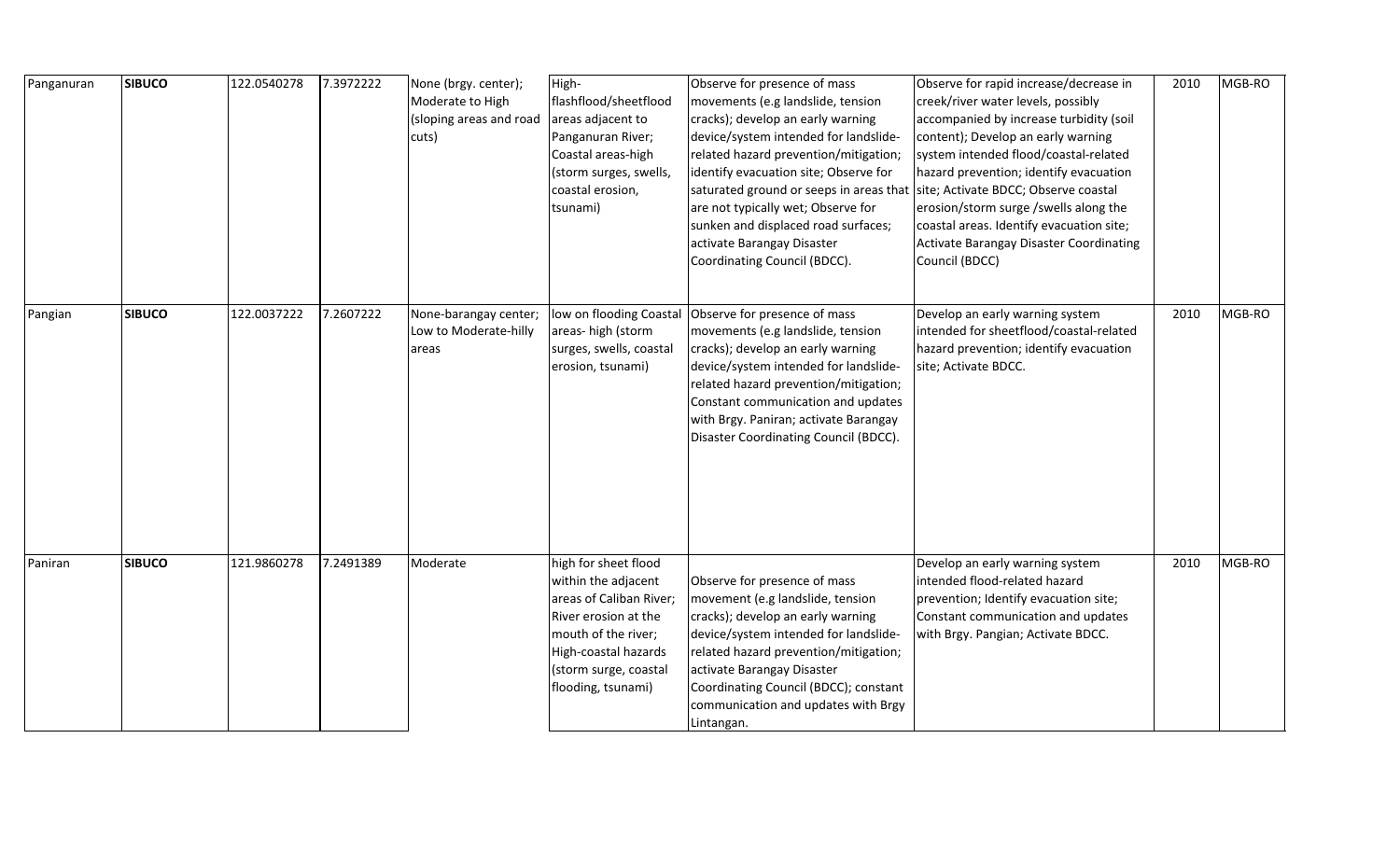| Poblacion               | <b>SIBUCO</b> | 122.0639444 | 7.2932778 | None                                                                                             | High (bgry.center);<br>Coastal areas-high<br>(storm surges, swells,<br>coastal erosion,<br>tsunami)                      |                                                                                                                                                                                                                                                                                                                                                                                                                                                                  | Observe for rapid increase/decrease in<br>creek/river water levels, possibly<br>accompanied by increase turbidity (soil<br>content); Develop an early warning<br>system intended sheetflood/coastal-<br>related hazard prevention; identify<br>evacuation site; constant communication<br>and updates with Brgy. Jatian; Activate<br>BDCC. | 2010 | MGB-RO |
|-------------------------|---------------|-------------|-----------|--------------------------------------------------------------------------------------------------|--------------------------------------------------------------------------------------------------------------------------|------------------------------------------------------------------------------------------------------------------------------------------------------------------------------------------------------------------------------------------------------------------------------------------------------------------------------------------------------------------------------------------------------------------------------------------------------------------|--------------------------------------------------------------------------------------------------------------------------------------------------------------------------------------------------------------------------------------------------------------------------------------------------------------------------------------------|------|--------|
| Puliran                 | <b>SIBUCO</b> | 122.0811667 | 7.3012778 | None-barangay center;<br>Moderate to High-<br>sloping grounds                                    | high (sheetflood)                                                                                                        | Observe for presence of mass<br>movements (e.g landslide, tension<br>cracks); develop an early warning<br>device/system intended for landslide-<br>related hazard prevention/mitigation;<br>Observe for saturated ground or seeps<br>in areas that are not typically wet;<br>Observe for sunken and displaced road<br>surfaces; Constant communication and<br>updates with Brgy. Poblacion; activate<br><b>Barangay Disaster Coordinating Council</b><br>(BDCC). | Develop an early warning system<br>intended for flood-related hazard<br>prevention; identify evacuation site;<br>constant communication and updates<br>with Barangay Poblacion; Activate BDCC                                                                                                                                              | 2010 | MGB-RO |
| Santo Niño<br>(Culabog) | <b>SIBUCO</b> | 122.0564722 | 7.2442500 | Low to Moderate (Brgy.<br>center); High-sloping<br>grounds and road cuts                         | None                                                                                                                     | Observe for presence of mass<br>movement (e.g landslide, tension<br>cracks); develop an early warning<br>device/system intended for landslide-<br>related hazard prevention/mitigation;<br>activate Barangay Disaster<br>Coordinating Council (BDCC).                                                                                                                                                                                                            |                                                                                                                                                                                                                                                                                                                                            | 2010 | MGB-RO |
| Bongalao                | <b>SIBUCO</b> | 121.9234722 | 7.1910556 | None-within barangay<br>center; Moderate to<br>high-sloping areas east<br>of the barangay center | Flash flood-common<br>with low turbidity; High<br>Coastal Hazards (storm<br>surges, swells, coastal<br>erosion, tsunami) | presence of mass movement along<br>slopes; develop an early warning<br>device/system intended for landslide-<br>related hazard prevention/mitigation;<br>Identify evacuation site; Observe for<br>saturated ground or seeps in areas that<br>are not typically wet; Observe for                                                                                                                                                                                  | Observe for rapid increase/decrease in<br>creek/river water levels, possibly<br>accompanied by increase turbidity (soil<br>content); Identify evacuation site,<br>Develop an early warning system<br>intended for coastal-related hazard<br>prevention; Activate BDCC.                                                                     | 2010 | MGB-RO |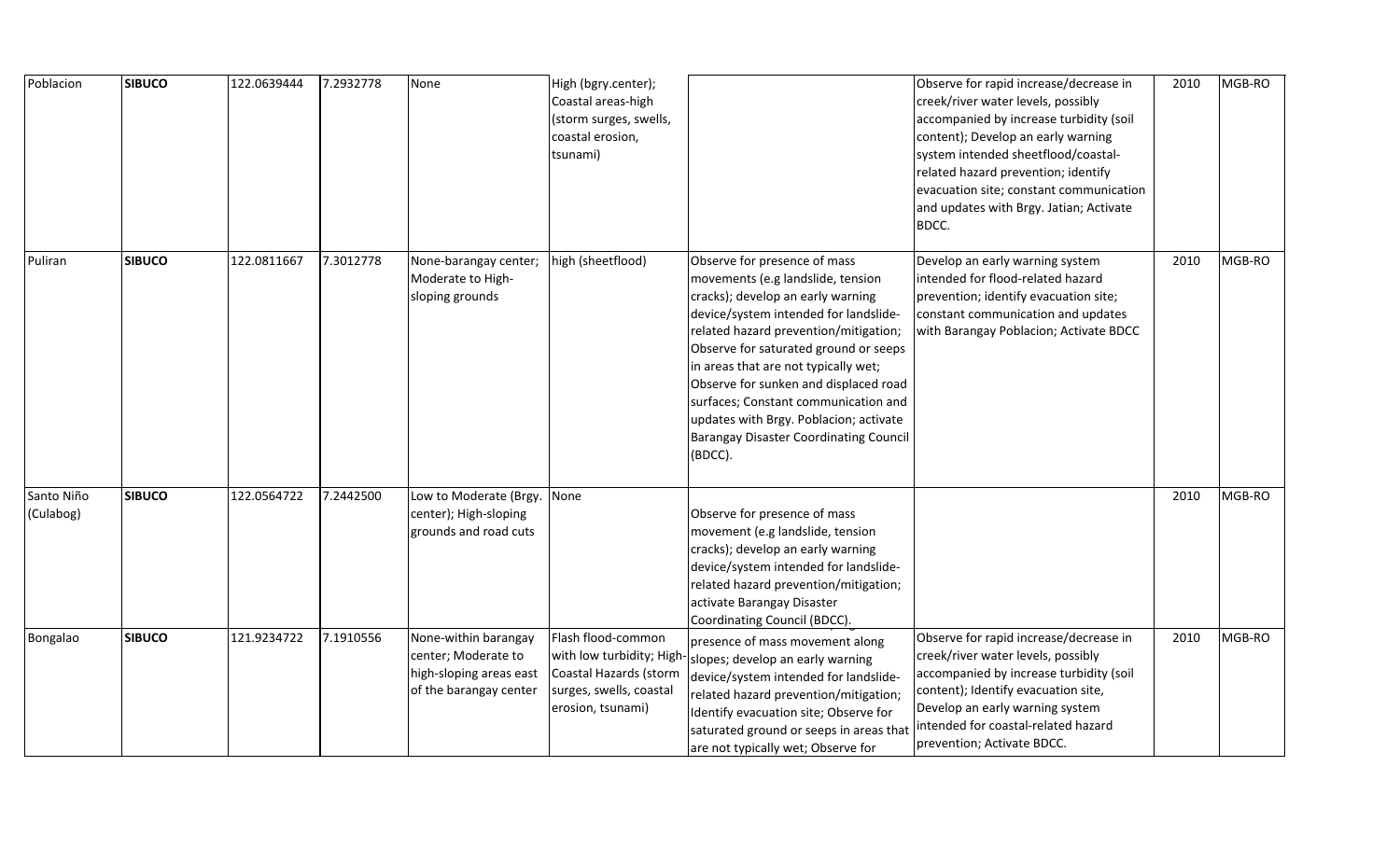| Cabbunan   | <b>SIBUCO</b> | 122.0733611 | 7.2881389 | None                                                       | high on sheetflood                                                                           |                                                                                                                                                                                                                                                          | Identify evacuation site; Activate<br><b>Barangay Disaster Coordinating Council</b><br>(BDCC).                                                                                                            | 2010 | MGB-RO |
|------------|---------------|-------------|-----------|------------------------------------------------------------|----------------------------------------------------------------------------------------------|----------------------------------------------------------------------------------------------------------------------------------------------------------------------------------------------------------------------------------------------------------|-----------------------------------------------------------------------------------------------------------------------------------------------------------------------------------------------------------|------|--------|
| Culaguan   | <b>SIBUCO</b> | 122.0886667 | 7.2858056 | Low to Moderate                                            | None                                                                                         | Observe for presence of mass<br>movement (e.g landslide, tension<br>cracks); develop an early warning<br>device/system intended for landslide-<br>related hazard prevention/mitigation;<br>activate Barangay Disaster<br>Coordinating Council (BDCC).    |                                                                                                                                                                                                           | 2010 | MGB-RO |
| Cusipan    | <b>SIBUCO</b> | 122.0100556 | 7.2651111 | None                                                       | low on flooding Coastal<br>areas-high (storm<br>surges, swells, coastal<br>erosion, tsunami) |                                                                                                                                                                                                                                                          | Develop an early warning system<br>intended for sheetflood/coastal-related<br>hazard prevention; identify evacuation<br>site; Constant communication and<br>updates with Brgy. Pangian; Activate<br>BDCC. | 2010 | MGB-RO |
| Kamarangan | <b>SIBUCO</b> | 122.0644167 | 7.3131111 | None (brgy.center);<br>Moderate to High<br>(sloping areas) | Coastal areas-high<br>(storm surges, swells,<br>coastal erosion,<br>tsunami)                 | Monitor and observe for progress and<br>presence of mass movement specially<br>along road cuts/slopes; Observe for<br>presence of mass movement (e.g<br>landslide, tension cracks); activate<br><b>Barangay Disaster Coordinating Council</b><br>(BDCC). | Develop an early warning system<br>intended for coastal-related hazard<br>prevention; identify evacuation site;<br>Activate BDCC                                                                          | 2010 | MGB-RO |